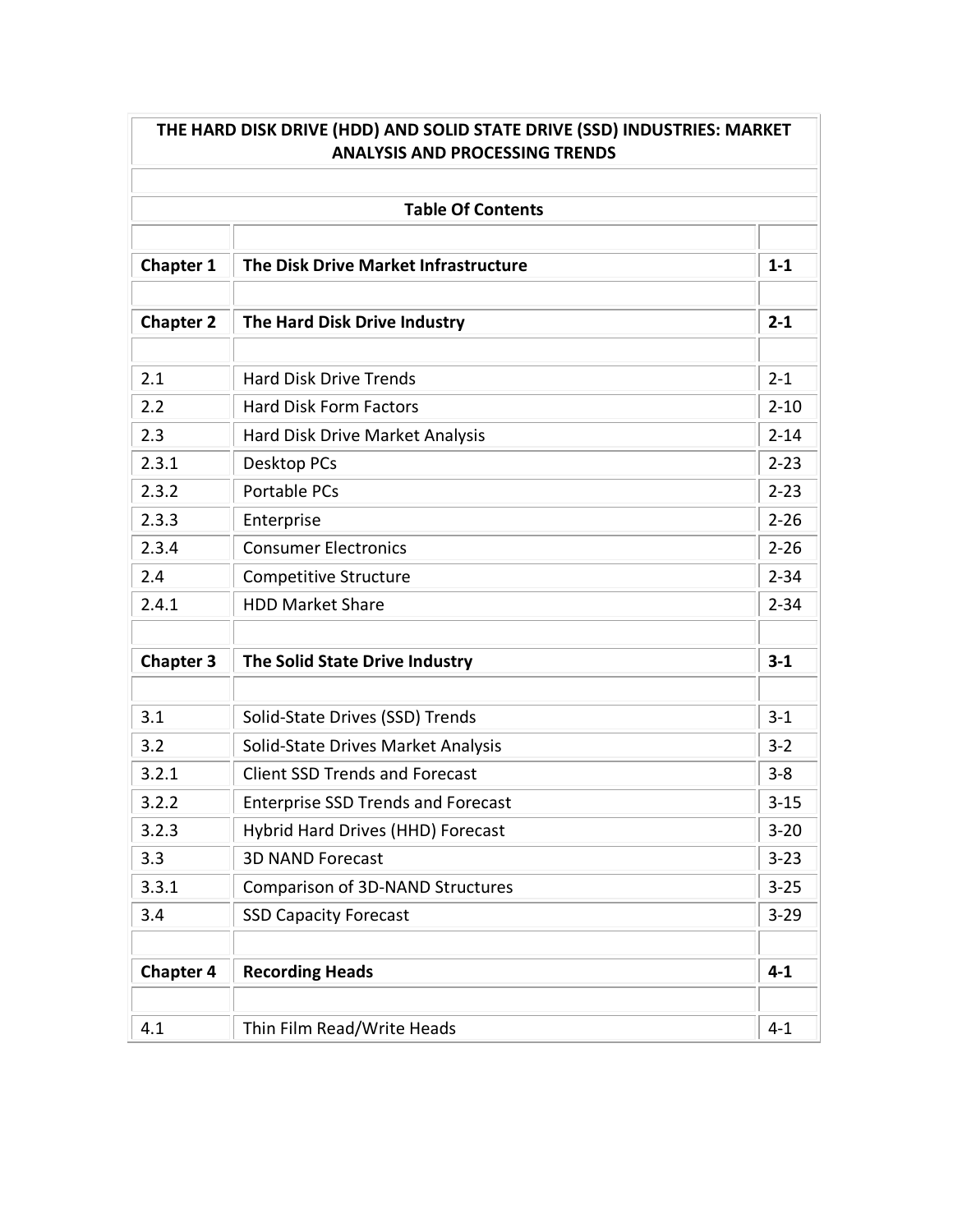| 4.1.1            | Thin Film (TF) Heads                            | $4 - 2$  |
|------------------|-------------------------------------------------|----------|
| 4.1.2            | Magnetoresistive (MR/AMR) Heads                 | $4 - 2$  |
| 4.1.3            | Giant Magnetoresistive (GMR) Heads              | $4 - 4$  |
| 4.1.4            | Colossal Magnetoresistive (CMR) Heads           | $4 - 7$  |
| 4.1.5            | Current-Perpendicular-To-Place (CPP) Heads      | $4 - 8$  |
| 4.1.6            | <b>Ballistic Magnetoresistance (BMR) Heads</b>  | $4 - 8$  |
| 4.2              | <b>Trends</b>                                   | $4 - 10$ |
| 4.3              | <b>Recording Head Market Forecast</b>           | $4 - 18$ |
| <b>Chapter 5</b> | <b>Processing Trends And Markets</b>            | $5-1$    |
| 5.1              | <b>Head Processing</b>                          | $5 - 1$  |
| 5.1.1            | Head Fabrication - CMP, Deposition, Lithography | $5-6$    |
| 5.1.1.1          | <b>CMP Challenges</b>                           | $5 - 11$ |
| o                | Ceria Slurry For Glass Disk Market              | $5 - 17$ |
| o                | Oxide Slurry For Metal Disk Market              | $5 - 22$ |
| o                | Oxide Slurry For Thin Film Head Market          | $5 - 25$ |
| 5.1.1.2          | Lithography Challenges                          | $5 - 28$ |
| 5.2              | Patterned Magnetic Media                        | $5 - 31$ |
| 5.2.1            | <b>Conventional Media</b>                       | $5 - 32$ |
| 5.2.2            | <b>Patterned Media</b>                          | $5 - 34$ |
| 5.3              | Market Analysis Of Discrete Track Media         | $5 - 44$ |
| 5.3.1            | The Perpendicular Recording Movement            | $5 - 44$ |
| 5.3.2            | Cost of Ownership (CoO) Analysis                | $5 - 59$ |
| 5.4              | <b>NAND Processing</b>                          | $5 - 65$ |
| 5.4.1            | 2D NAND Processing                              | $5 - 67$ |
| 5.4.2            | <b>3D NAND Processing</b>                       | $5 - 73$ |
| 5.4.2.1          | <b>Etch Challenges and Market Forecast</b>      | $5 - 80$ |
| 5.4.2.2          | Deposition Challenges and Market Forecast       | $5 - 81$ |
| 5.5              | <b>3D ReRAM Challenges</b>                      | $5 - 82$ |
| <b>Chapter 6</b> | <b>The Media Market</b>                         | $6 - 1$  |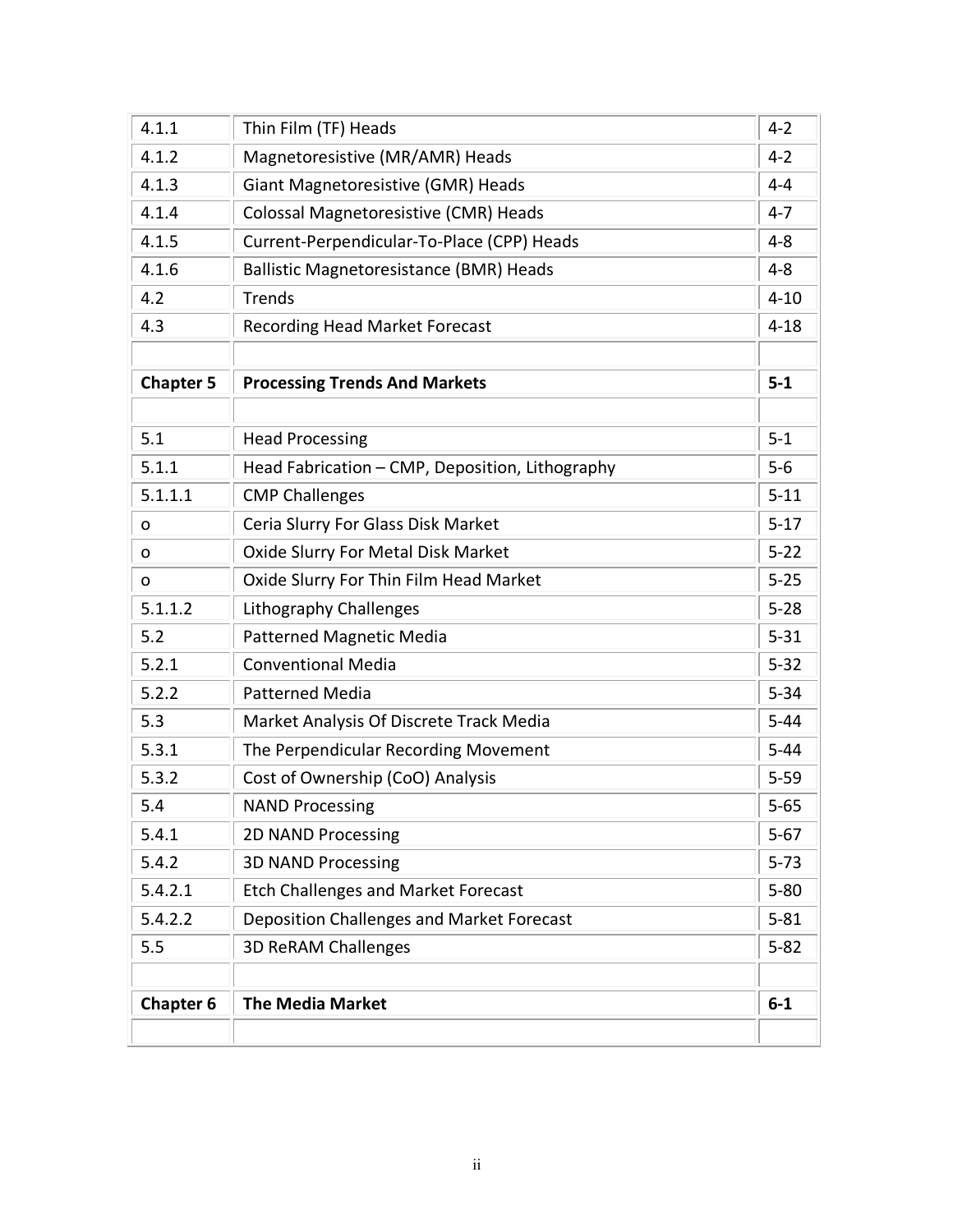| 6.1  | <b>Industry Trends</b>                                  | $6 - 1$  |
|------|---------------------------------------------------------|----------|
| 6.2  | <b>Media Profiles</b>                                   | $6 - 5$  |
| 6.3  | <b>Media Market Supplier Shares</b>                     | $6 - 7$  |
|      |                                                         |          |
|      | <b>List Of Figures</b>                                  |          |
|      |                                                         |          |
| 1.1  | <b>Hard Disk Drive Infrastructure</b>                   | $1 - 2$  |
| 2.1  | Hard Disk Drive Roadmap                                 | $2 - 2$  |
| 2.2  | Decrease In Average Price Of Storage                    | $2 - 3$  |
| 2.3  | <b>Heads Per Drive</b>                                  | $2 - 5$  |
| 2.4  | Increase In Areal Density                               | $2 - 7$  |
| 2.5  | HDD Market Forecast By Form Factor                      | $2 - 17$ |
| 2.6  | HDD Market Percentages By Form Factor                   | $2 - 19$ |
| 2.7  | 1.8 inch HDD Market Forecast                            | $2 - 20$ |
| 2.8  | <b>Platter Forecast</b>                                 | $2 - 21$ |
| 2.9  | Ratio of Platter to HDDs                                | $2 - 22$ |
| 2.10 | Forecast of Desktop Computers                           | $2 - 24$ |
| 2.11 | <b>Forecast of Portable Computers</b>                   | $2 - 25$ |
| 3.1  | Revenues For HDD and NAND                               | $3 - 6$  |
| 3.2  | Change In Memory Cost For HDD and NAND                  | $3 - 7$  |
| 3.3  | <b>Growth Of SSD For Consumer Applications</b>          | $3 - 14$ |
| 3.4  | Growth Of SSD For Enterprise Applications               | $3 - 19$ |
| 3.5  | Forecast Of SSDS HDDS And Hybrid SSDS                   | $3 - 21$ |
| 3.6  | Western Digital's Thin Hybrid SSD                       | $3 - 22$ |
| 3.7  | Process Steps For Samsung's 3D NAND                     | $3 - 26$ |
| 3.8  | Technology Challenges for Planar NAND Manufacturing     | $3 - 27$ |
| 4.1  | Detailed Structure Diagram Of A GMR Head Assembly       | $4 - 4$  |
| 4.2  | (A) CIP Recording Head Structure (B) CPP Head Structure | $4 - 9$  |
| 4.3  | <b>Evolution Of Slider/Air Bearing Surface</b>          | $4 - 12$ |
| 4.4  | <b>Evolution Of HDD Recording Head Formats</b>          | $4 - 14$ |
| 4.5  | Market Forecast Of Recording Head Consumption           | $4 - 18$ |
| 4.6  | <b>Heads Per Drive Forecast</b>                         | $4 - 19$ |
| 4.7  | Market Share Of Head Suppliers                          | $4 - 20$ |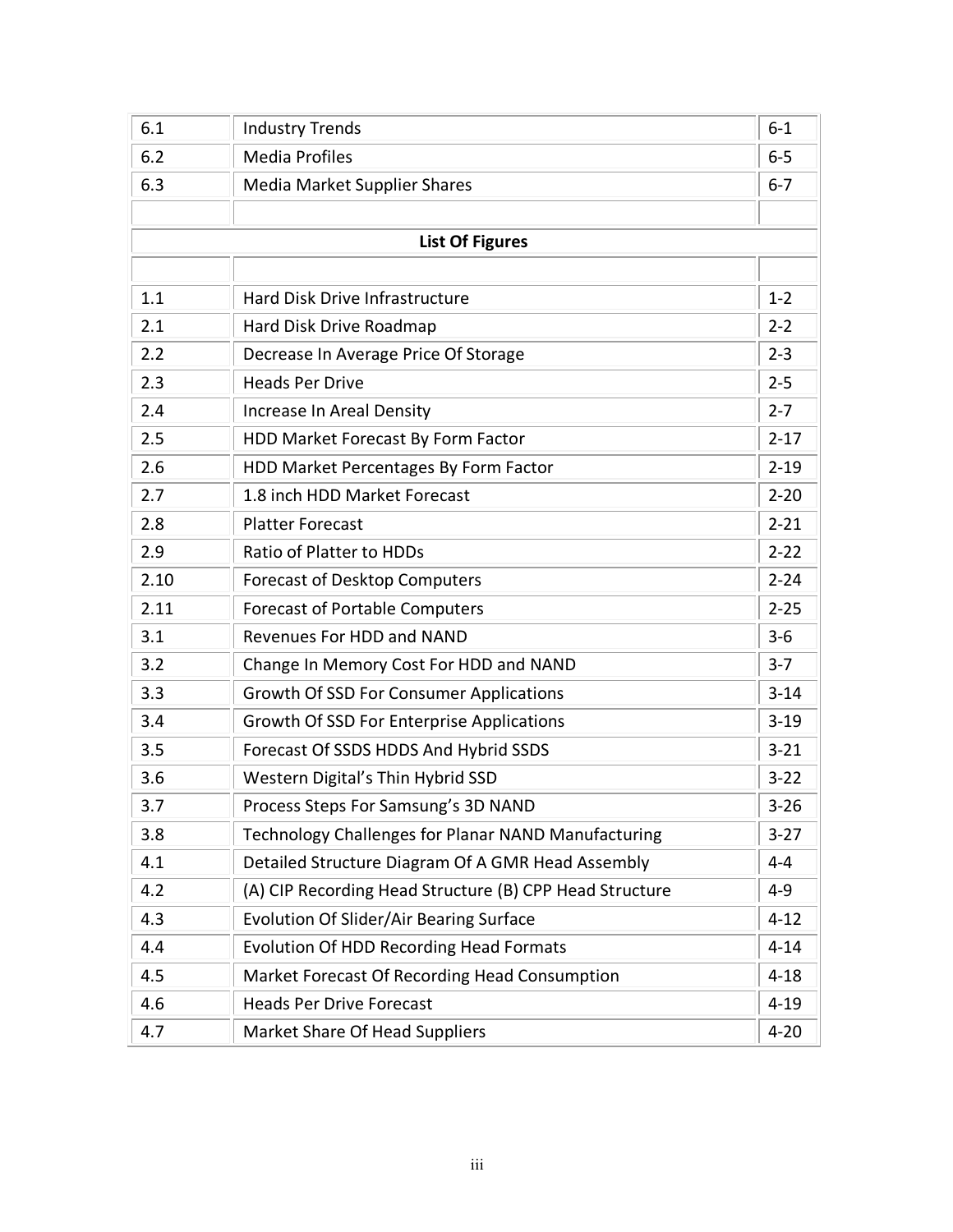| 5.1   | Thin Film Head Structure                         | $5 - 2$  |
|-------|--------------------------------------------------|----------|
| 5.2   | Critical Features In Thin Film Head Structure    | $5 - 3$  |
| 5.3   | Spin Valve Head Structure                        | $5-4$    |
| 5.4   | <b>Cross-Sectional View TFH Stacks</b>           | $5 - 7$  |
| 5.5   | Cross-Sectional View Of A TFH Design             | $5-9$    |
| 5.6   | CMP Slurry System For TFH Wafer Polishing        | $5 - 15$ |
| 5.7   | <b>Total Slurry Consumption For HDD Forecast</b> | $5 - 27$ |
| 5.8   | Critical Lithography Trends In Thin Film Heads   | $5 - 29$ |
| 5.9   | <b>Conventional Multigrain Media</b>             | $5 - 33$ |
| 5.10  | <b>Patterned Media</b>                           | $5 - 35$ |
| 5.11a | <b>Fabrication Of Patterned Media</b>            | $5 - 37$ |
| 5.11b | <b>Fabrication Of Patterned Media</b>            | $5 - 38$ |
| 5.12  | Nanoimprint Lithography Fabrication Of DTR Media | $5 - 42$ |
| 5.13  | <b>Magnetic Materials For DTR</b>                | $5 - 46$ |
| 5.14  | Example Of A Thin Film Stack For DTR             | $5 - 47$ |
| 5.15  | Nanoimprint Lithography Process                  | $5 - 48$ |
| 5.16  | <b>DTR Film Deposition Alternatives</b>          | $5 - 53$ |
| 5.17  | Ion Beam Etching Processes                       | $5 - 55$ |
| 5.18  | <b>Planarization By Etchback</b>                 | $5 - 58$ |
| 5.19  | <b>Industry Wafer Capacity Additions</b>         | $5 - 66$ |
| 5.20  | <b>Building Blocks Of NAND Memory</b>            | $5 - 70$ |
| 5.21  | Capped Cell Structured Memory                    | $5 - 71$ |
| 5.22  | 3D NAND Cell String                              | $5 - 74$ |
| 5.23  | <b>3D NAND Staircase Vias</b>                    | $5 - 75$ |
| 5.24  | Different 3D NAND Architectures                  | $5 - 77$ |
| 5.25  | Steps In Making A Vertical String (BICS)         | $5 - 78$ |
| 5.26  | Steps In Making A Vertical String (TCAT)         | $5 - 79$ |
| 5.27  | <b>Emerging Non-Volatile Memory Comparison</b>   | $5 - 83$ |
| 6.1   | <b>HDD Media Structure</b>                       | $6 - 2$  |
| 6.2   | Market Shares Of Media Suppliers                 | $6-8$    |
| 6.3   | Market Shares Of Independent Media Suppliers     | $6-9$    |
|       | <b>List of Tables</b>                            |          |
|       |                                                  |          |